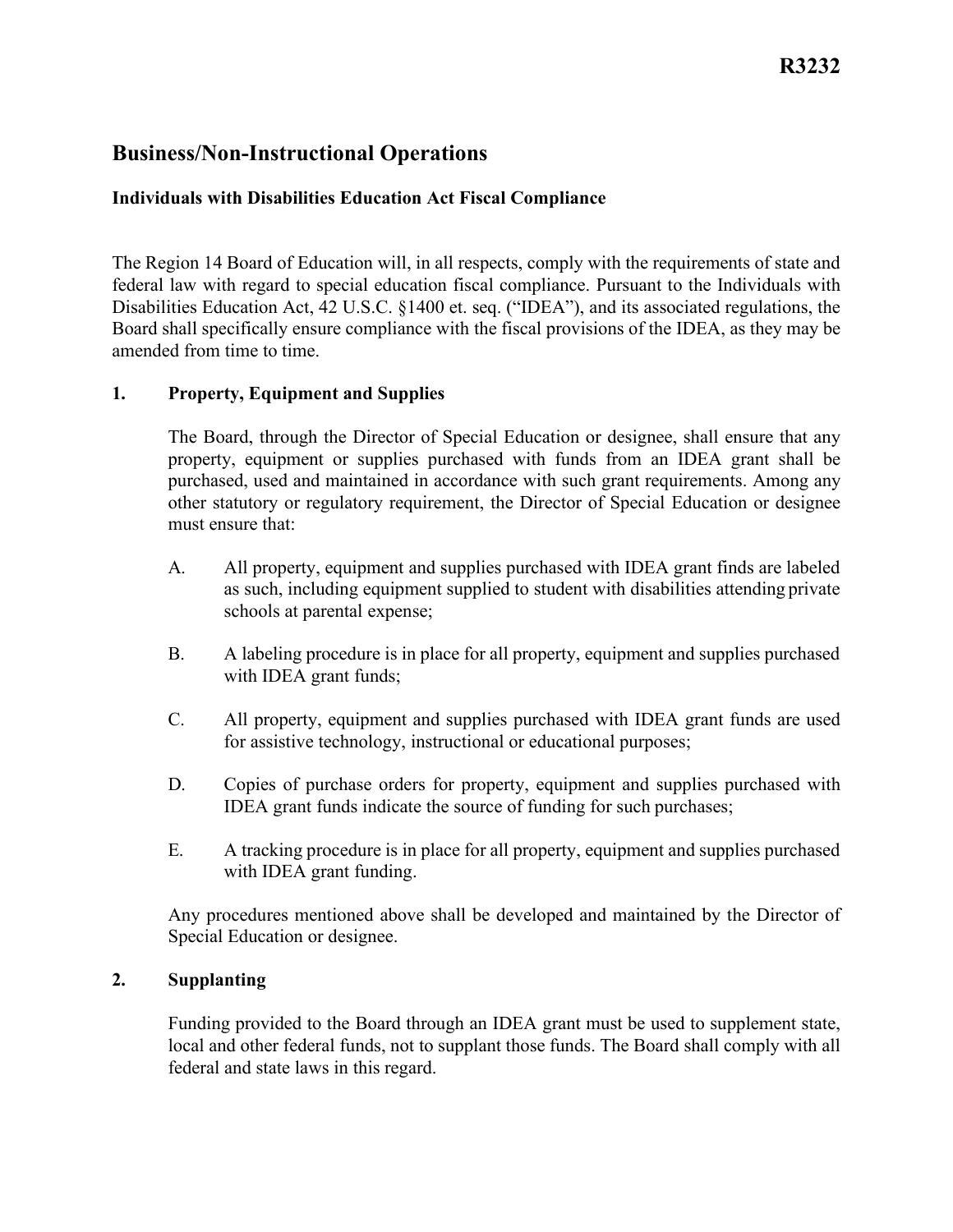# **Business/Non-Instructional Operations**

# **Individuals with Disabilities Education Act Fiscal Compliance** (continued)

## **3. Parentally Placed Private School Special Education Students – Expenditures**

 by the district. The proportionate share shall be calculated on an annual basis in accordance The Director of Special Education or designee will maintain an ongoing census of all students with disabilities who are eligible for special education and related services and attend school within the geographical bounds of the district. Eligible students with disabilities who attend private schools within the geographical bounds of the district will receive services equal to a proportional share of the IDEA grant funds received annually with federal law, but no later than October  $1<sup>st</sup>$  of any given year. Calculation of the proportionate share shall be the responsibility of the Director of Special Education or designee.

 representatives to consult on matters related to the distribution of funds under the IDEA. The Director of Special Education or designee shall meet annually with all private school Documentation regarding annual meetings shall be maintained by the Director of Special Education or designee.

 The Director of Special Education or designee shall annually maintain budgets with regard private school students with disabilities. to the manner in which IDEA grant funds are expended for eligible parentally placed

#### **4. National Instructional Materials Accessibility Standard**

 The Board shall ensure compliance with the National Instructional Materials Accessibility maintain procedures to inform all staff within the district how a blind and/or print disabled Materials Access Center ("NIMAC"). Such procedures shall include, but not be limited to, the following: Standard ("NIMAS"). In this regard, the Director of Special Education or designee shall student shall be referred in order to receive materials from the National Instructional

- A. Initial referral to a planning and placement team ("PPT"), or if such child is already identified as having a disability under the IDEA, direct referral to the child's PPT;
- responsible for, referrals for the receipt of materials from NIMAC; and B. Identification of the name of the district personnel who shall receive, and are
- contents of the print instructional materials using the standards of the NIMAS; or (ii) instructional materials are purchased from the publisher are produced in, or may be rendered in, specialized formats. C. The requirement that either (i) publishers prepare and, on or before delivery of the print instructional materials, provide to the NIMAC, electronic files containing the